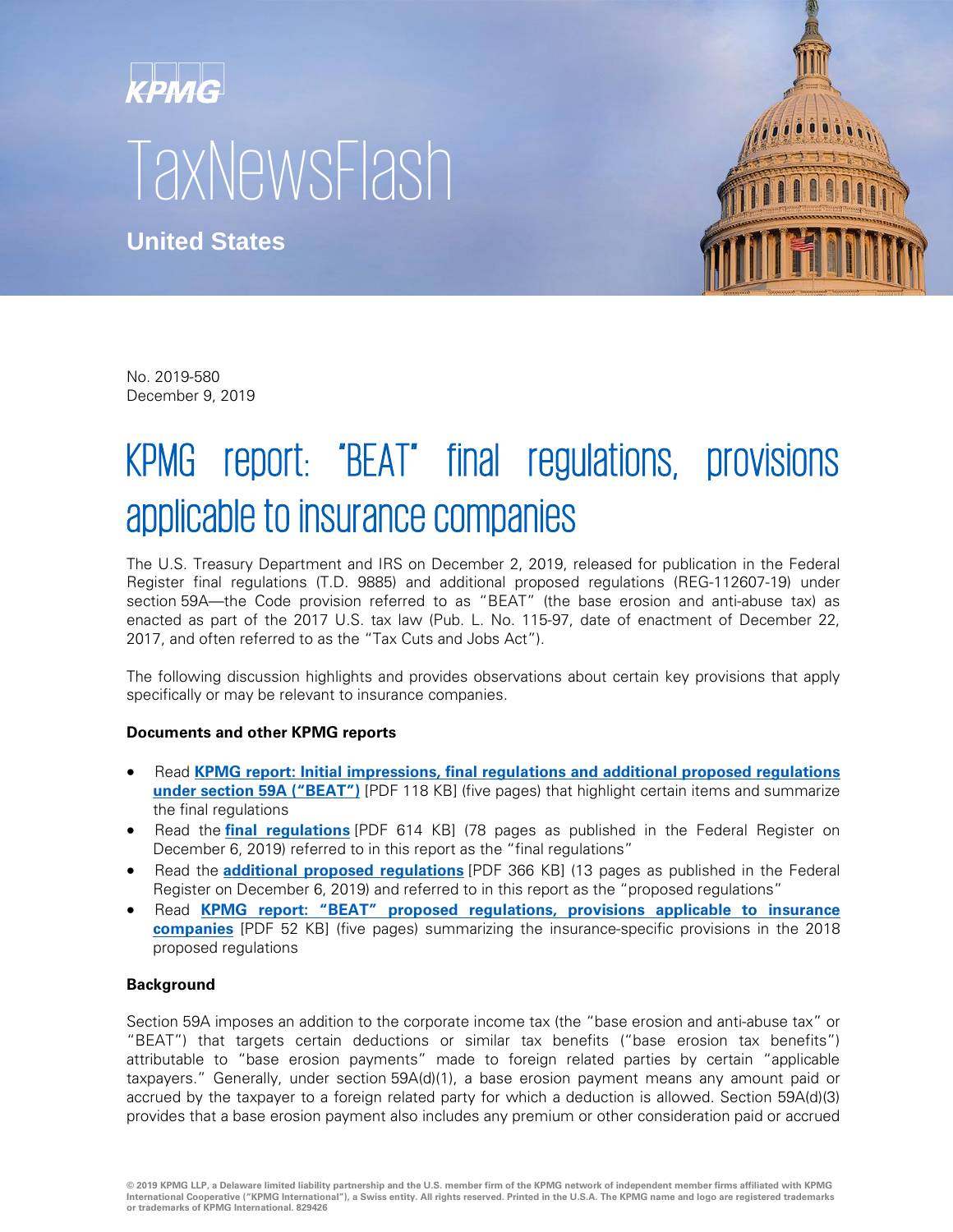by a taxpayer to a foreign related party for any reinsurance payments that are taken into account under sections 803(a)(1)(B) or 832(b)(4)(A) for life and nonlife companies, respectively.

The preamble to the original proposed regulations, REG-104259-18 (December 21, 2018), requested comments regarding several issues relating to insurance companies. Specifically, comments were requested with respect to: (1) whether claims payments for losses incurred and other deductible payments made by a domestic reinsurance company to a foreign related insurance company are base erosion payments within the scope of section 59A(d)(1); and (2) certain reinsurance agreements and other commercial agreements with reciprocal payments that are settled on a net basis.

#### **Reinsurance claims payments to a related foreign insurance company**

The original proposed regulations did not provide specific rules for payments made by a domestic reinsurance company to a related foreign insurance company. For a life insurance company, payments for claims or losses incurred are deductible pursuant to section 805(a)(1); therefore, these payments are potentially within the scope of section 59A(d)(1). With respect to nonlife insurance companies, however, certain claims payments for losses incurred may be treated as reductions in gross income under section 832(b)(3), rather than deductions under section 832(c). Since reductions in gross income under section 832(b)(3) are not included within the scope of section 59A(d)(3), these payments are prima facie not base erosion tax payments or benefits under section 59A. As noted in the request for comments, this would have created a disparity of treatment of similar payments between life and nonlife insurance companies.

In response, comments made to Treasury and the IRS generally requested that the final regulations provide an exception to the term "base erosion payment" for claims payments made by a domestic reinsurance company to a related foreign insurance company. Comments also addressed how an exception for claims payments should affect the base erosion percentage calculation. For example, comments recommended that claims payments made to foreign related parties be excluded from the numerator, but claims payments made to others be included in the denominator. If all claims payments were eliminated from the denominator (which might be the case if they were treated as reductions in gross income), comments noted that a significant amount of business expenses would be removed from the base erosion percentage calculation.

In response to these comments, Reg. section 1.59A-3(b)(3)(ix) provides a specific exception for deductible amounts for losses incurred (as defined in section 832(b)(5)) and claims and benefits under section 805(a) ("claims payments") paid pursuant to reinsurance contracts that would otherwise be within the definition of section 59A(d)(1), to the extent that the amounts paid or accrued to the related foreign insurance company are properly allocable to amounts required to be paid by such company (or indirectly through another regulated foreign insurance company), pursuant to an insurance, annuity or reinsurance contract, to a person other than a related party. The final regulations also clarify that all claims payments are included in the denominator of the base erosion percentage, except to the extent excepted from the definition of a base erosion payment under Reg. section 1.59A-3(b)(3)(ix). This treatment in the denominator is consistent with the treatment of other excepted items addressed in the final regulations including qualified derivative payments, section 988 foreign exchange losses, and deductions for services eligible for the services cost method exception.

#### **Netting with respect to insurance contracts**

In general, the amount of any base erosion payment is determined on a gross basis, regardless of any contractual or legal right to make or receive payments on a net basis. The 2018 proposed regulations did not provide an exception to this general rule with respect to reinsurance agreements.

Several comments recommended that the final regulations permit netting with respect to reinsurance contracts to better reflect the economics of the transactions. One comment suggested that the final regulations permit netting with respect to a single economic transaction when the parties exchange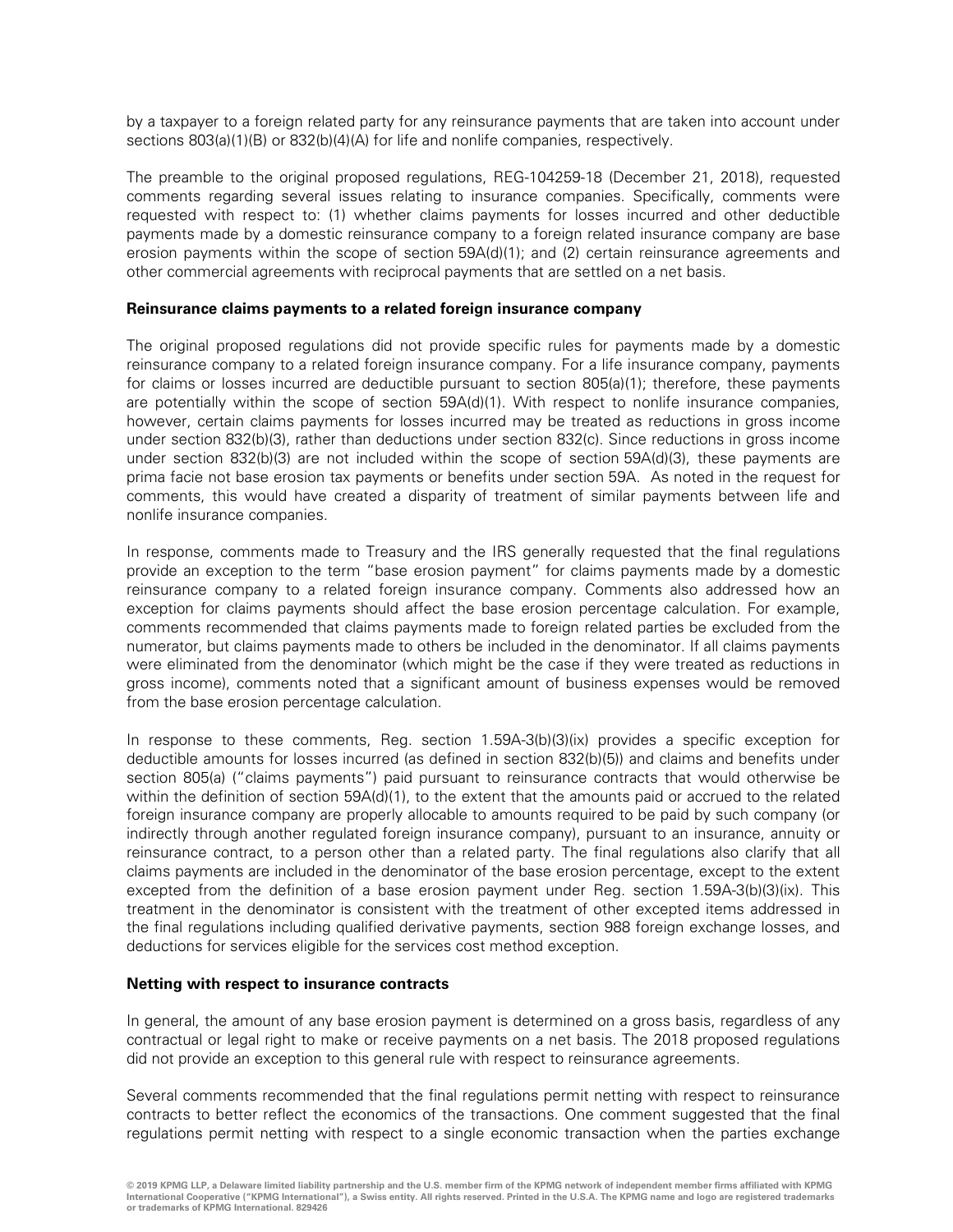net value in the form of a single payment, which would include many reinsurance transactions. Other comments identified specific types of reinsurance transactions for which netting should or should not be permitted. For quota share reinsurance arrangements, comments noted that the proposed regulations provide that the gross amount of reinsurance premium is a base erosion payment without considering any inbound payments such as reserve adjustments, ceding commissions, and claims payments. Other comments suggested that the amount of base erosion payments with respect to modified coinsurance ("modco") and funds withheld reinsurance be determined on a net basis (particularly when settlement is on a net basis) in the final regulations to be consistent with the norm of paying tax on a net basis.

The final regulations do not adopt these recommendations that payments made under a reinsurance contract be netted for purposes of determining the amount of a base erosion payment, unless netting would otherwise be permitted for U.S. federal income tax purposes. Because amounts of income and deduction are generally determined on a gross basis under the Code, and unless a rule permits netting (so that there is no deduction or the deduction is a reduced amount, as opposed to a deduction offset by an item of income), no netting is permitted. For example, whether payments under particular types of reinsurance contracts (for example, modco) may be netted for purposes of section 59A is determined based on the existing rules in the Code and regulations regarding netting. The Subchapter L provisions cited in section 59A(d)(3) (section 803(a)(1)(B) for life insurance companies and section 832(b)(4)(A) for nonlife insurance companies) do not provide for netting of ceding commissions, claims payments or other expenses against premiums.

Of additional note, when discussing transactions that provide for net payments generally, Reg. section 1.59A-3(b)(2)(iii) uses a reinsurance example, specifically stating that "any premium or other consideration paid or accrued by a taxpayer to a foreign related party for any reinsurance payments is not reduced by or netted against other amounts owed to the taxpayer from the foreign related party or by reserve adjustments or other returns." $1$ 

#### **Life-nonlife consolidated groups**

In addition to the above issues, some comments raised concerns that the proposed section 59A regulations—including the Prop. Reg. section 1.1502-59A with respect to consolidated groups—may be incompatible with the rules and framework of Reg. section 1.1502-47 for life-nonlife consolidated groups. The Treasury Department and IRS are analyzing these concerns and expect to address the issues in future proposed regulations, and thus reserve on this matter in the final regulations.

#### **KPMG observation**

-

The final regulations are generally consistent with the 2018 proposed regulations. Although the Treasury and IRS did not accept the vast majority of comments made on the regulations, the final regulations adopted a number of provisions that will be helpful to insurance companies. In addition to the special rule for claims payments (described above), which benefits both life and non-life companies by reducing the payments that are treated as base erosion payments without increasing the likelihood that the base erosion percentage threshold will be exceeded, a number of changes were made that insurance companies need to consider when reviewing their potential BEAT liability. Among other things, the final regulations:

• Changed the treatment of foreign currency losses, making it less likely that a company with such losses will exceed the base erosion percentage threshold

<span id="page-2-0"></span><sup>1</sup> The regulations also note that a derivative contract does not include any insurance, annuity or endowment contract issued by an insurance company subject to Subchapter L of the Code.